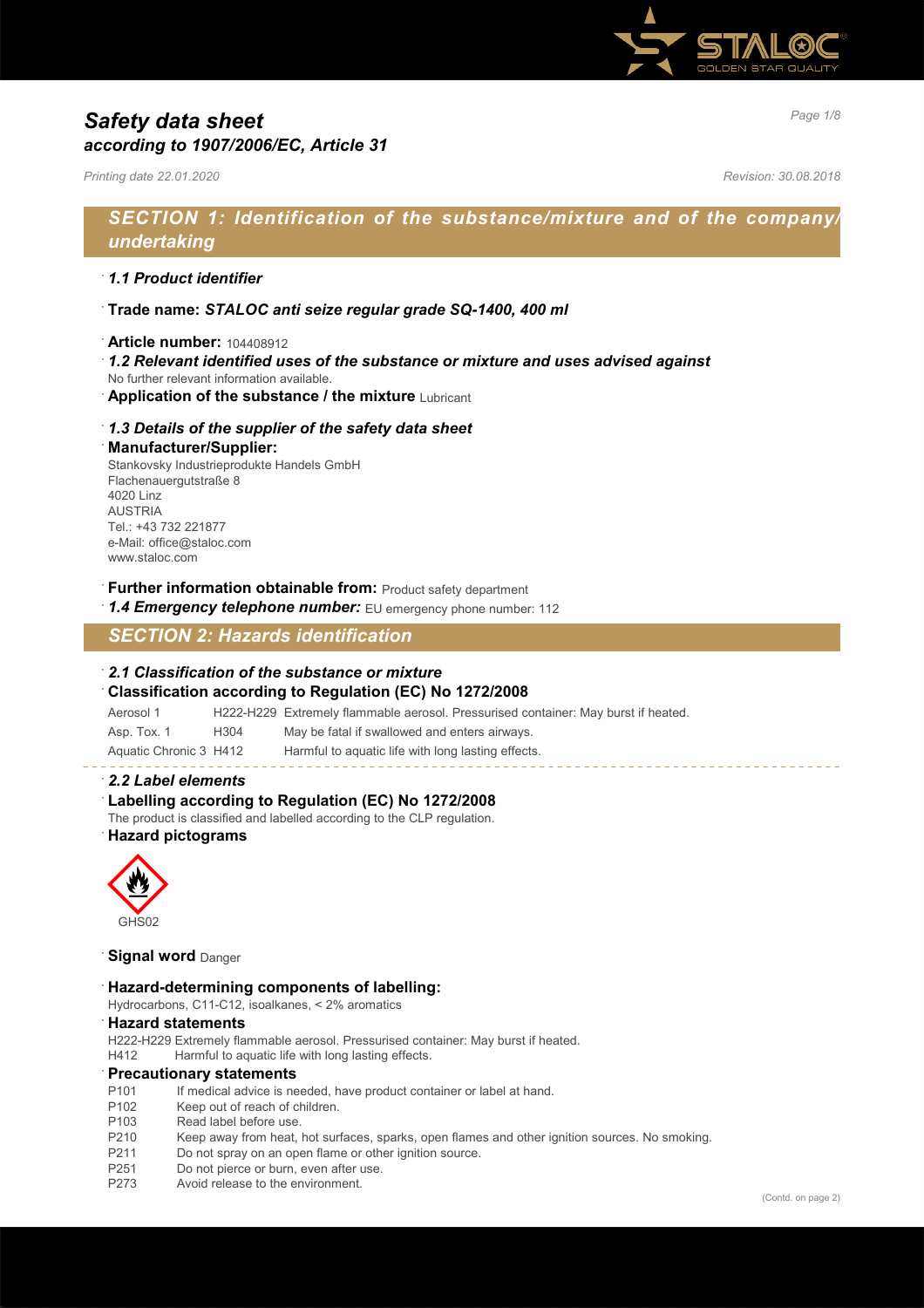

# *Page 2/8 Safety data sheet according to 1907/2006/EC, Article 31*

*Printing date 22.01.2020 Revision: 30.08.2018*

#### *Trade name: STALOC anti seize regular grade SQ-1400, 400 ml*

P410+P412 Protect from sunlight. Do not expose to temperatures exceeding 50 °C/122 °F. P501 Dispose of contents/container in accordance with local/regional/national/international regulations.

#### · *2.3 Other hazards*

#### · **Results of PBT and vPvB assessment**

- · **PBT:** Not applicable.
- · **vPvB:** Not applicable.

## *SECTION 3: Composition/information on ingredients*

#### · *3.2 Chemical characterisation: Mixtures*

**Description:** Mixture of substances listed below with nonhazardous additions.

## · **Dangerous components:**

| sangoroas somponomor                            |                                                   |                |  |
|-------------------------------------------------|---------------------------------------------------|----------------|--|
| EC number: 918-167-1                            | Hydrocarbons, C11-C12, isoalkanes, < 2% aromatics | >25-≤50%       |  |
|                                                 | Asp. Tox. 1, H304; Aquatic Chronic 4, H413        |                |  |
| CAS: 74-98-6                                    | propane                                           | $>2.5-10\%$    |  |
| EINECS: 200-827-9                               | $\diamondsuit$ Flam. Gas 1, H220                  |                |  |
| Index number: 601-003-00-5                      |                                                   |                |  |
| CAS: 75-28-5                                    | isobutane                                         | $>2.5-10\%$    |  |
| EINECS: 200-857-2                               | Blam. Gas 1, H220; Press. Gas (Comp.), H280       |                |  |
| Index number: 601-004-00-0                      |                                                   |                |  |
| CAS: 106-97-8                                   | butane, pure                                      | $>2.5-10\%$    |  |
| EINECS: 203-448-7                               | $\diamondsuit$ Flam. Gas 1, H220                  |                |  |
| Index number: 601-004-00-0                      |                                                   |                |  |
| CAS: 7429-90-5                                  | aluminium powder (stabilised)                     | $>2.5-10\%$    |  |
| EINECS: 231-072-3<br>Index number: 013-002-00-1 | <b>Example 1. H228</b>                            |                |  |
|                                                 |                                                   |                |  |
| CAS: 1314-13-2<br>EINECS: 215-222-5             | zinc oxide                                        | $≥0.25 - 2.5%$ |  |
| Index number: 030-013-00-7                      | Aquatic Acute 1, H400; Aquatic Chronic 1, H410    |                |  |
|                                                 |                                                   |                |  |

· **Additional information:** For the wording of the listed hazard phrases refer to section 16.

### *SECTION 4: First aid measures*

- · *4.1 Description of first aid measures*
- After inhalation: Supply fresh air; consult doctor in case of complaints.
- After skin contact: Generally the product does not irritate the skin.
- After eye contact: Rinse opened eye for several minutes under running water.
- After swallowing: If symptoms persist consult doctor.
- 4.2 Most important symptoms and effects, both acute and delayed No further relevant information available.
- · *4.3 Indication of any immediate medical attention and special treatment needed*

No further relevant information available.

## *SECTION 5: Firefighting measures*

- · *5.1 Extinguishing media*
- **Suitable extinguishing agents:** CO2, powder or water spray. Fight larger fires with water spray or alcohol resistant foam.
- 5.2 Special hazards arising from the substance or mixture No further relevant information available.
- · *5.3 Advice for firefighters*
- **Protective equipment:** No special measures required.

#### *SECTION 6: Accidental release measures*

· *6.1 Personal precautions, protective equipment and emergency procedures* Wear protective equipment. Keep unprotected persons away.

(Contd. of page 1)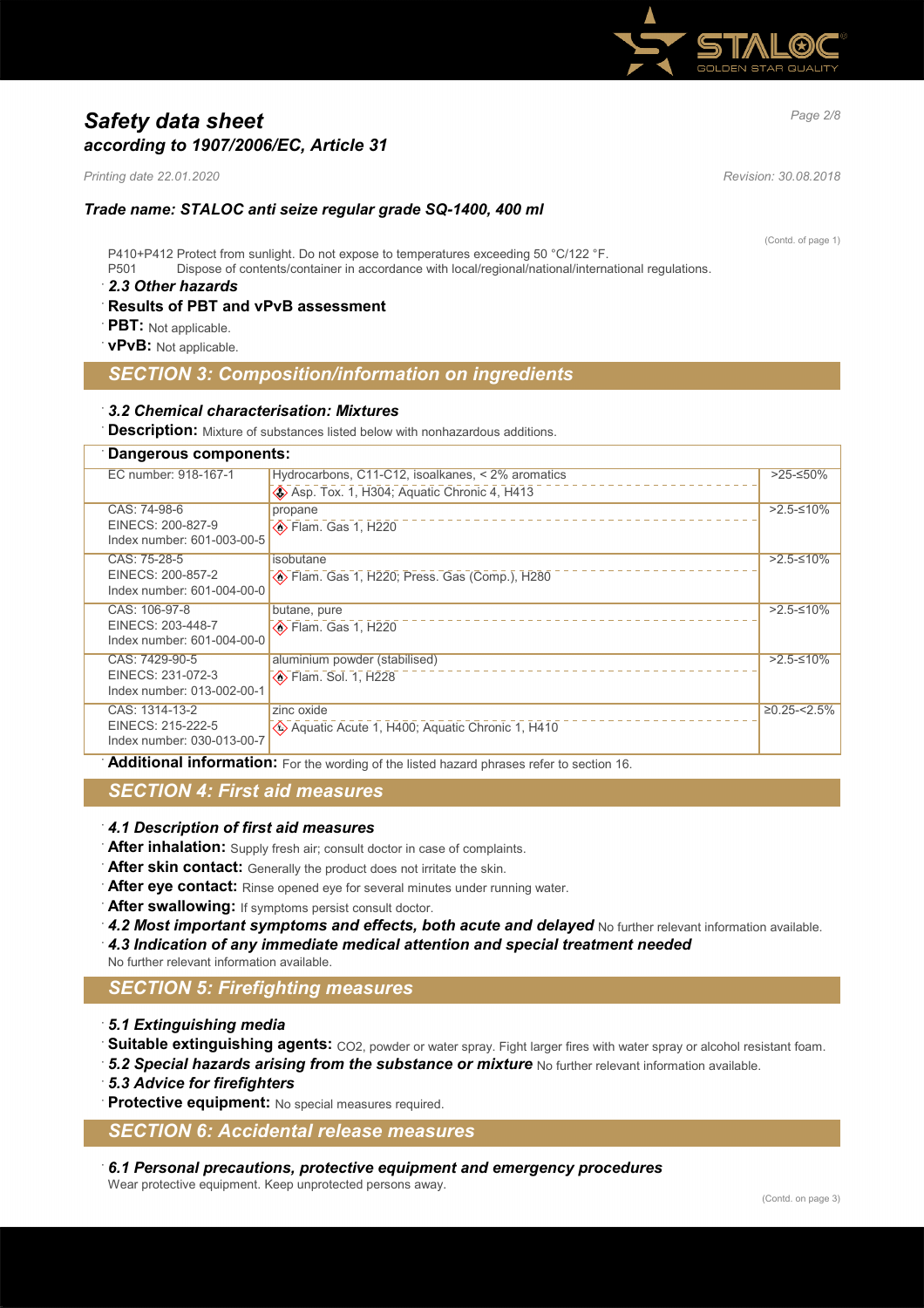

# *Page 3/8 Safety data sheet according to 1907/2006/EC, Article 31*

*Printing date 22.01.2020 Revision: 30.08.2018*

#### *Trade name: STALOC anti seize regular grade SQ-1400, 400 ml*

#### · *6.2 Environmental precautions:*

Do not allow product to reach sewage system or any water course. Inform respective authorities in case of seepage into water course or sewage system. Do not allow to enter sewers/ surface or ground water.

- · *6.3 Methods and material for containment and cleaning up:* Dispose contaminated material as waste according to item 13.
- Ensure adequate ventilation.

#### · *6.4 Reference to other sections*

See Section 7 for information on safe handling. See Section 8 for information on personal protection equipment. See Section 13 for disposal information.

### *SECTION 7: Handling and storage*

· *7.1 Precautions for safe handling* No special precautions are necessary if used correctly. · **Information about fire - and explosion protection:**

Do not spray onto a naked flame or any incandescent material. Keep ignition sources away - Do not smoke.

Pressurised container: protect from sunlight and do not expose to temperatures exceeding 50°C, i.e. electric lights. Do not pierce or burn, even after use.

- · *7.2 Conditions for safe storage, including any incompatibilities* · **Storage:**
- · **Requirements to be met by storerooms and receptacles:**
- Observe official regulations on storing packagings with pressurised containers.
- **Information about storage in one common storage facility: Not required.**
- **Further information about storage conditions:** Keep container tightly sealed.

**7.3 Specific end use(s)** No further relevant information available.

*SECTION 8: Exposure controls/personal protection*

· **Additional information about design of technical facilities:** No further data; see item 7.

#### · *8.1 Control parameters*

#### · **Ingredients with limit values that require monitoring at the workplace:**

The product does not contain any relevant quantities of materials with critical values that have to be monitored at the workplace.

Additional information: The lists valid during the making were used as basis.

#### · *8.2 Exposure controls*

- · **Personal protective equipment:**
- · **General protective and hygienic measures:**

Keep away from foodstuffs, beverages and feed.

Wash hands before breaks and at the end of work.

**Respiratory protection: Not required.** 

#### · **Protection of hands:**

The glove material has to be impermeable and resistant to the product/ the substance/ the preparation.

Due to missing tests no recommendation to the glove material can be given for the product/ the preparation/ the chemical mixture. Selection of the glove material on consideration of the penetration times, rates of diffusion and the degradation

#### · **Material of gloves**

The selection of the suitable gloves does not only depend on the material, but also on further marks of quality and varies from manufacturer to manufacturer. As the product is a preparation of several substances, the resistance of the glove material can not be calculated in advance and has therefore to be checked prior to the application.

#### · **Penetration time of glove material**

The exact break through time has to be found out by the manufacturer of the protective gloves and has to be observed.

(Contd. of page 2)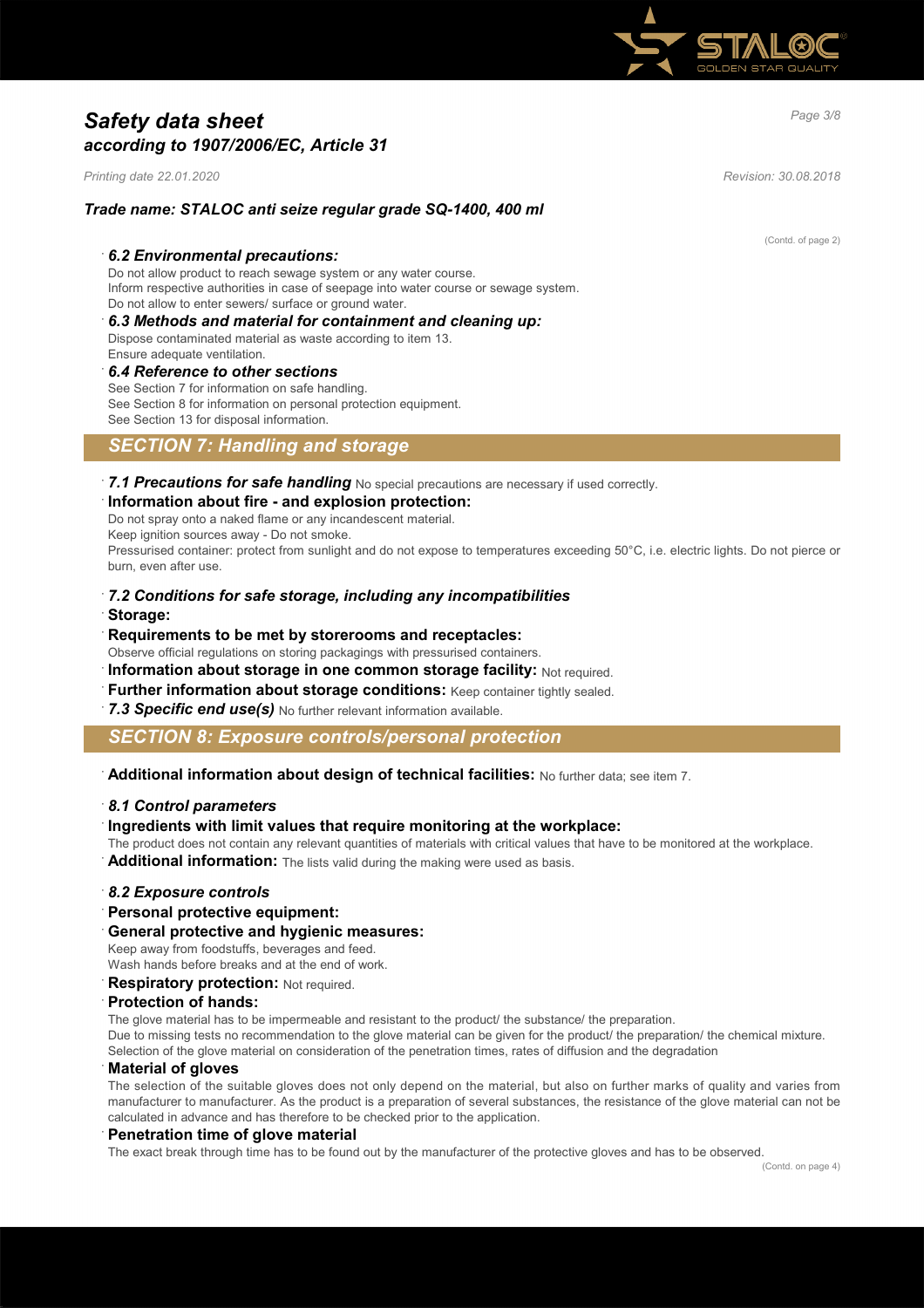

# *Page 4/8 Safety data sheet according to 1907/2006/EC, Article 31*

*Printing date 22.01.2020 Revision: 30.08.2018*

(Contd. of page 3)

## *Trade name: STALOC anti seize regular grade SQ-1400, 400 ml*

| Eye protection: Not required.                                        |                                                                                                |  |
|----------------------------------------------------------------------|------------------------------------------------------------------------------------------------|--|
| <b>SECTION 9: Physical and chemical properties</b>                   |                                                                                                |  |
| 9.1 Information on basic physical and chemical properties            |                                                                                                |  |
| <b>General Information</b>                                           |                                                                                                |  |
| Appearance:                                                          |                                                                                                |  |
| Form:                                                                | Aerosol                                                                                        |  |
| Colour:                                                              | Dark grey                                                                                      |  |
| Odour:                                                               | Characteristic                                                                                 |  |
| <b>Odour threshold:</b>                                              | Not determined.                                                                                |  |
| pH-value:                                                            | Not determined.                                                                                |  |
| <b>Change in condition</b>                                           |                                                                                                |  |
| <b>Melting point/freezing point:</b>                                 | Undetermined.                                                                                  |  |
| Initial boiling point and boiling range: Not applicable, as aerosol. |                                                                                                |  |
| <b>Flash point:</b>                                                  | $-97 °C$                                                                                       |  |
| Flammability (solid, gas):                                           | Not applicable.                                                                                |  |
| <b>Ignition temperature:</b>                                         | $>230$ °C                                                                                      |  |
| <b>Decomposition temperature:</b>                                    | Not determined.                                                                                |  |
| Auto-ignition temperature:                                           | Product is not selfigniting.                                                                   |  |
| <b>Explosive properties:</b>                                         | Product is not explosive. However, formation of explosive air/vapour mixtures<br>are possible. |  |
| <b>Explosion limits:</b>                                             |                                                                                                |  |
| Lower:                                                               | 0.6 Vol %                                                                                      |  |
| Upper:                                                               | 6.5 Vol %                                                                                      |  |
| Vapour pressure at 20 °C:                                            | 3,500 hPa                                                                                      |  |
| Density at 20 °C:                                                    | $0.78$ g/cm <sup>3</sup>                                                                       |  |
| <b>Relative density</b>                                              | Not determined.                                                                                |  |
| <b>Vapour density</b>                                                | Not determined.                                                                                |  |
| <b>Evaporation rate</b>                                              | Not applicable.                                                                                |  |
| Solubility in / Miscibility with                                     |                                                                                                |  |
| water:                                                               | Not miscible or difficult to mix.                                                              |  |
| Partition coefficient: n-octanol/water:                              | Not determined.                                                                                |  |
| Viscosity:                                                           |                                                                                                |  |
| Dynamic:                                                             | Not determined.                                                                                |  |
| Kinematic:                                                           | Not determined.                                                                                |  |
| <b>Solvent content:</b>                                              |                                                                                                |  |
| <b>Organic solvents:</b>                                             | 10.0%                                                                                          |  |
| VOC (EC)                                                             | 530.0 g/l                                                                                      |  |
| VOC (EC)                                                             | 8.00 %                                                                                         |  |
| <b>Solids content:</b>                                               | 92.0%                                                                                          |  |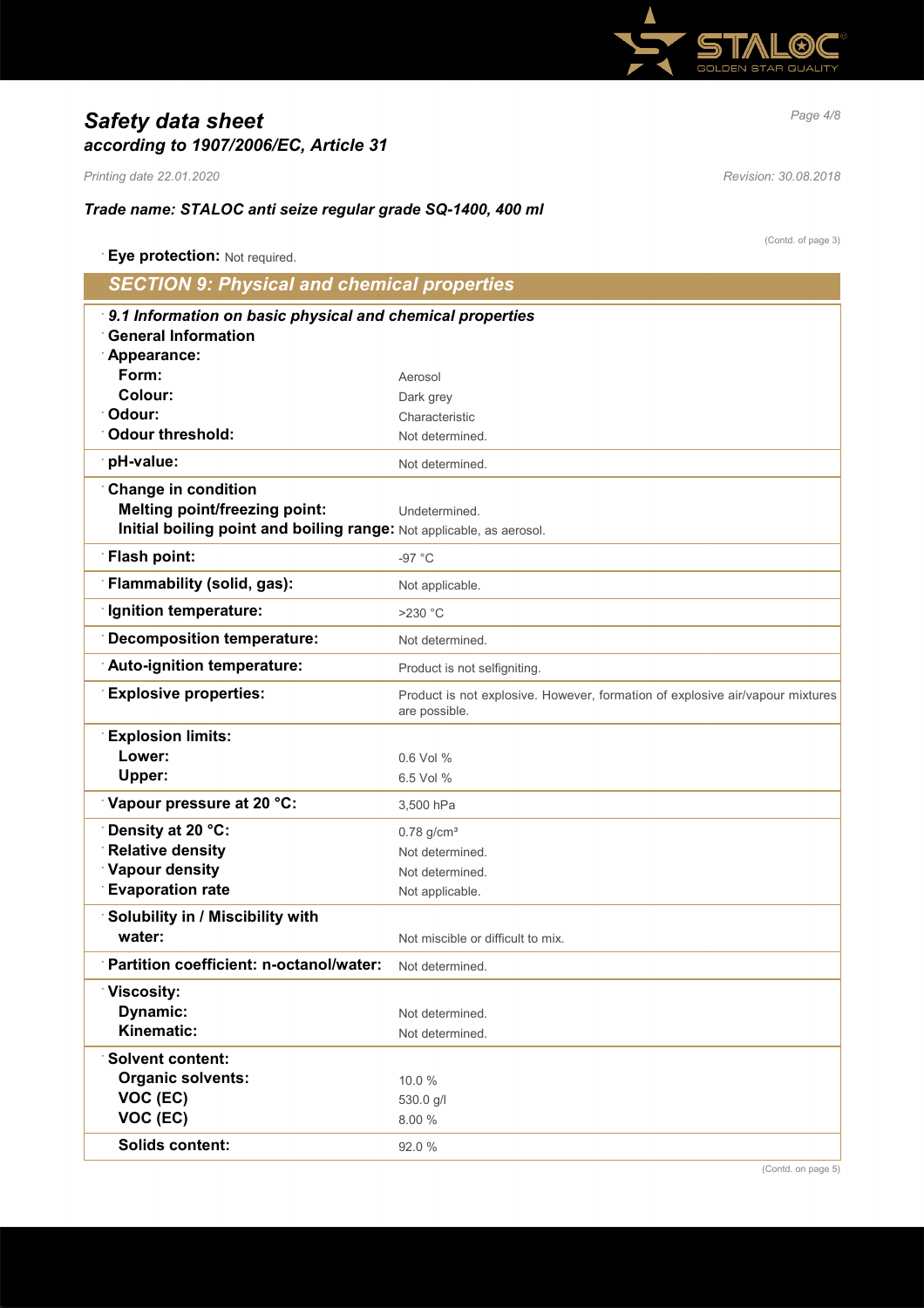

# *Page 5/8 Safety data sheet according to 1907/2006/EC, Article 31*

*Printing date 22.01.2020 Revision: 30.08.2018*

### *Trade name: STALOC anti seize regular grade SQ-1400, 400 ml*

(Contd. of page 4)

**9.2 Other information** No further relevant information available

## *SECTION 10: Stability and reactivity*

· *10.1 Reactivity* No further relevant information available.

- · *10.2 Chemical stability*
- · **Thermal decomposition / conditions to be avoided:** No decomposition if used according to specifications.
- · *10.3 Possibility of hazardous reactions* No dangerous reactions known.
- · *10.4 Conditions to avoid* No further relevant information available.
- · *10.5 Incompatible materials:* No further relevant information available.
- · *10.6 Hazardous decomposition products:* No dangerous decomposition products known.

## *SECTION 11: Toxicological information*

#### · *11.1 Information on toxicological effects*

· **Acute toxicity** Based on available data, the classification criteria are not met.

## · **LD/LC50 values relevant for classification:**

| EDIEVOU TURUCU TURTUIR TUL URUUNITUURIUIT. |      |                                      |  |
|--------------------------------------------|------|--------------------------------------|--|
| 106-97-8 butane, pure                      |      |                                      |  |
|                                            |      | Inhalative $LC50/4 h 658$ mg/l (rat) |  |
| 1314-13-2 zinc oxide                       |      |                                      |  |
| Oral                                       | LD50 | $>5,000$ mg/kg (rat)                 |  |
| Primary irritant effect:                   |      |                                      |  |
| Alternative and the Market House           |      |                                      |  |

- **Skin corrosion/irritation** Based on available data, the classification criteria are not met.
- Serious eye damage/irritation Based on available data, the classification criteria are not met.
- · **Respiratory or skin sensitisation** Based on available data, the classification criteria are not met.
- · **CMR effects (carcinogenity, mutagenicity and toxicity for reproduction)**
- **Germ cell mutagenicity** Based on available data, the classification criteria are not met.
- **Carcinogenicity** Based on available data, the classification criteria are not met.
- **Reproductive toxicity** Based on available data, the classification criteria are not met.
- **STOT-single exposure** Based on available data, the classification criteria are not met.
- **STOT-repeated exposure** Based on available data, the classification criteria are not met.
- · **Aspiration hazard**

May be fatal if swallowed and enters airways.

### *SECTION 12: Ecological information*

- · *12.1 Toxicity*
- · **Aquatic toxicity:** No further relevant information available.
- 12.2 Persistence and degradability No further relevant information available.
- · *12.3 Bioaccumulative potential* No further relevant information available.
- · *12.4 Mobility in soil* No further relevant information available.
- · **Ecotoxical effects:**
- **Remark:** Harmful to fish
- · **Additional ecological information:**
- · **General notes:**

Water hazard class 1 (German Regulation) (Self-assessment): slightly hazardous for water Do not allow undiluted product or large quantities of it to reach ground water, water course or sewage system. Harmful to aquatic organisms

- · *12.5 Results of PBT and vPvB assessment*
- · **PBT:** Not applicable.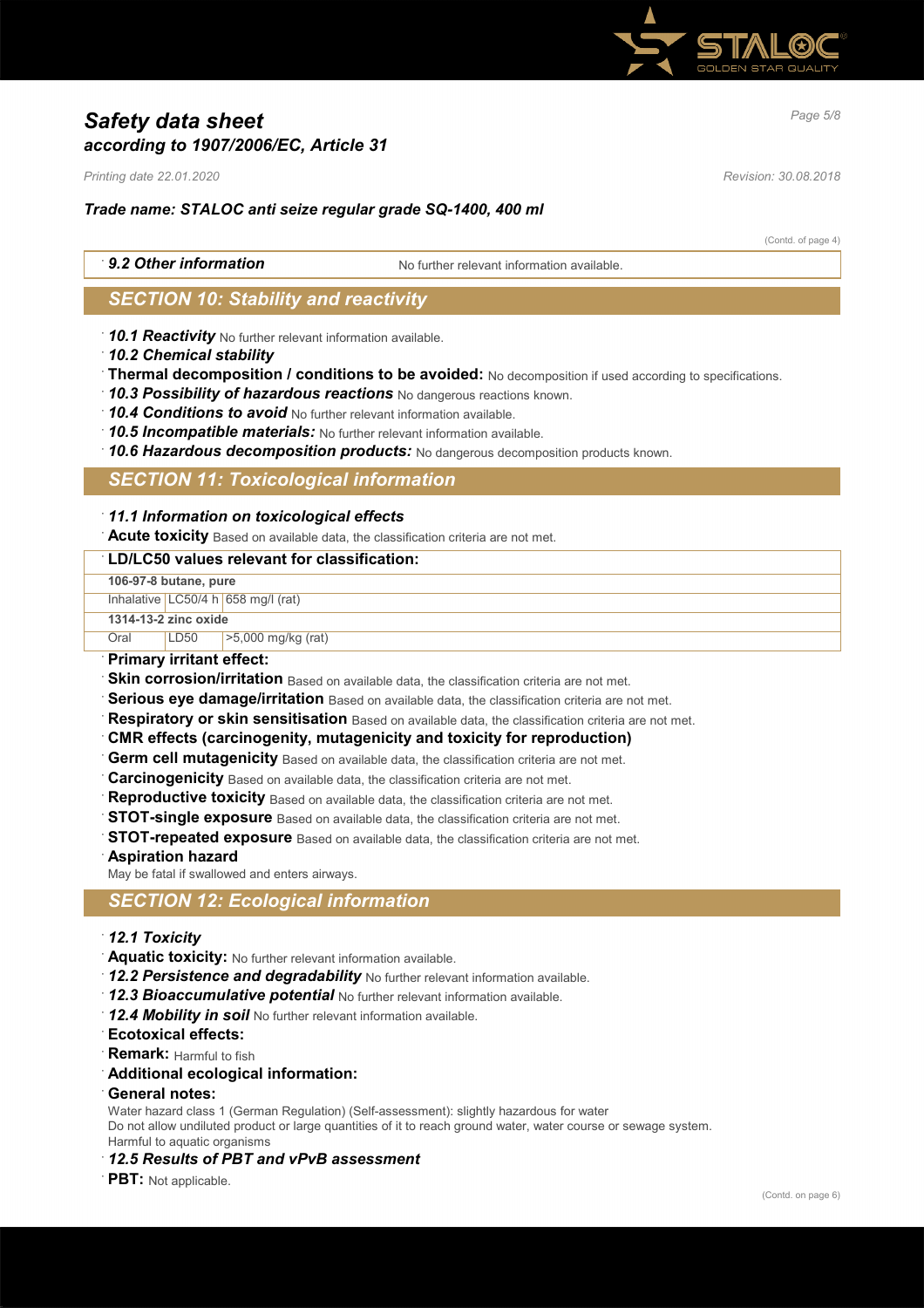

# *Page 6/8 Safety data sheet according to 1907/2006/EC, Article 31*

*Printing date 22.01.2020 Revision: 30.08.2018*

### *Trade name: STALOC anti seize regular grade SQ-1400, 400 ml*

|  |  |  |  | <b>vPvB:</b> Not applicable. |
|--|--|--|--|------------------------------|
|--|--|--|--|------------------------------|

· *12.6 Other adverse effects* No further relevant information available.

## *SECTION 13: Disposal considerations*

#### · *13.1 Waste treatment methods*

· **Recommendation** Must not be disposed together with household garbage. Do not allow product to reach sewage system.

#### · **Uncleaned packaging:**

· **Recommendation:** Disposal must be made according to official regulations.

| <b>SECTION 14: Transport information</b>  |                                                                      |  |
|-------------------------------------------|----------------------------------------------------------------------|--|
| $\cdot$ 14.1 UN-Number<br>ADR, IMDG, IATA |                                                                      |  |
|                                           | <b>UN1950</b>                                                        |  |
| 14.2 UN proper shipping name              |                                                                      |  |
| <b>ADR</b><br><b>IMDG</b>                 | 1950 AEROSOLS                                                        |  |
| <b>NATA</b>                               | <b>AEROSOLS</b>                                                      |  |
|                                           | AEROSOLS, flammable                                                  |  |
| 14.3 Transport hazard class(es)           |                                                                      |  |
| <b>ADR</b>                                |                                                                      |  |
|                                           |                                                                      |  |
|                                           |                                                                      |  |
|                                           |                                                                      |  |
|                                           |                                                                      |  |
| <b>Class</b><br>Label                     | 2 5F Gases.                                                          |  |
|                                           | 2.1                                                                  |  |
| <b>IMDG, IATA</b>                         |                                                                      |  |
|                                           |                                                                      |  |
|                                           |                                                                      |  |
|                                           |                                                                      |  |
| <b>Class</b>                              | 2.1                                                                  |  |
| Label                                     | 2.1                                                                  |  |
|                                           |                                                                      |  |
| 14.4 Packing group<br>ADR, IMDG, IATA     | not regulated                                                        |  |
|                                           |                                                                      |  |
| 14.5 Environmental hazards:               | Not applicable.                                                      |  |
| 14.6 Special precautions for user         | Warning: Gases.                                                      |  |
| Danger code (Kemler):                     |                                                                      |  |
| <b>EMS Number:</b>                        | $F-D$ , S-U                                                          |  |
| <b>Stowage Code</b>                       | SW1 Protected from sources of heat.<br>SW2 Clear of living quarters. |  |
|                                           |                                                                      |  |

(Contd. on page 7)

(Contd. of page 5)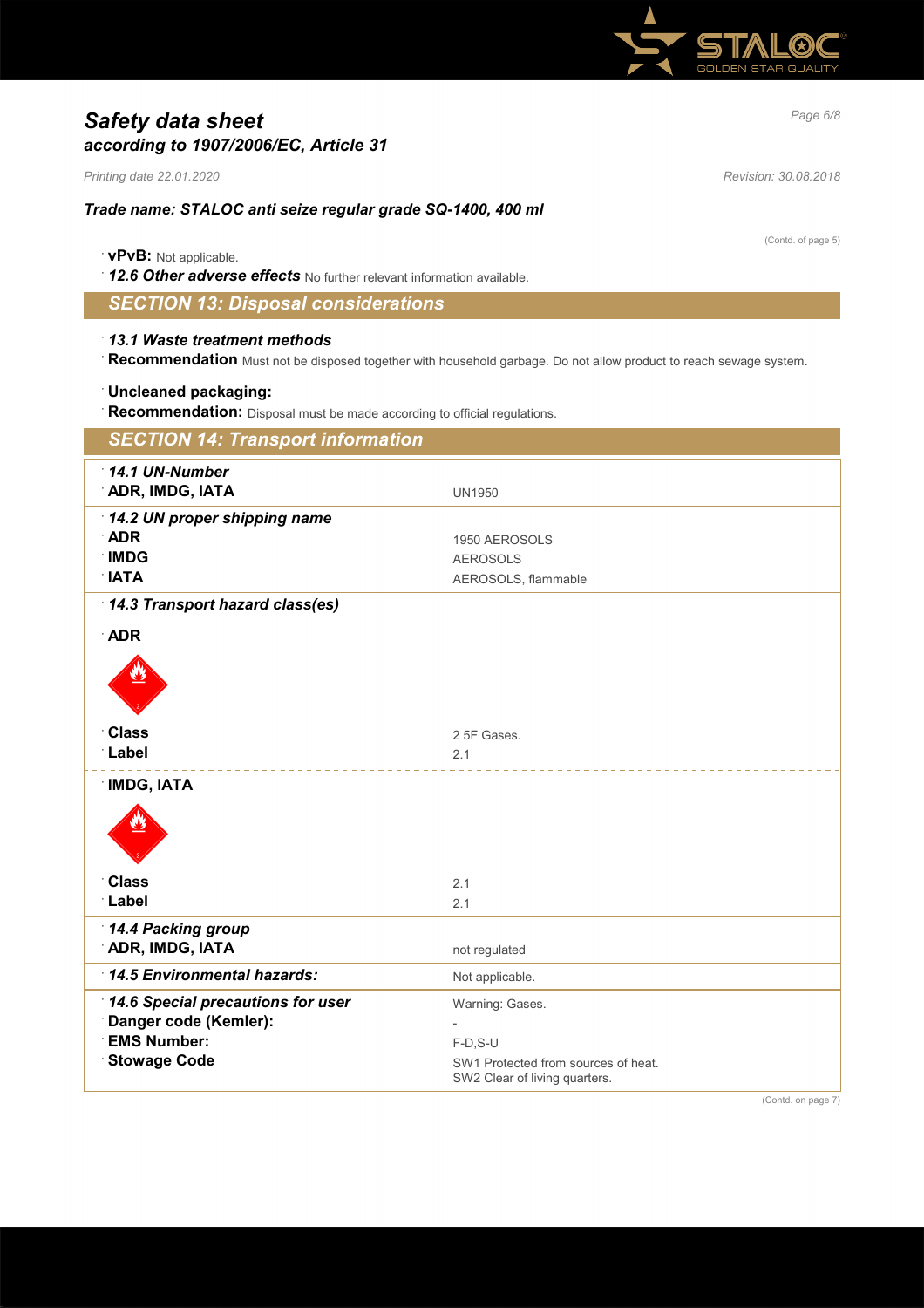

# *Page 7/8 Safety data sheet according to 1907/2006/EC, Article 31*

*Printing date 22.01.2020 Revision: 30.08.2018*

### *Trade name: STALOC anti seize regular grade SQ-1400, 400 ml*

(Contd. of page 6)

| <b>Segregation Code</b>                         | SG69 For AEROSOLS with a maximum capacity of 1 litre:<br>Segregation as for class 9. Stow "separated from" class 1 except for<br>division 1.4.<br>For AEROSOLS with a capacity above 1 litre:<br>Segregation as for the appropriate subdivision of class 2.<br>For WASTE AEROSOLS:<br>Segregation as for the appropriate subdivision of class 2. |
|-------------------------------------------------|--------------------------------------------------------------------------------------------------------------------------------------------------------------------------------------------------------------------------------------------------------------------------------------------------------------------------------------------------|
| 14.7 Transport in bulk according to Annex II of |                                                                                                                                                                                                                                                                                                                                                  |
| <b>Marpol and the IBC Code</b>                  | Not applicable.                                                                                                                                                                                                                                                                                                                                  |
| Transport/Additional information:               |                                                                                                                                                                                                                                                                                                                                                  |
| ∴ADR                                            |                                                                                                                                                                                                                                                                                                                                                  |
| <b>Limited quantities (LQ)</b>                  | 1L                                                                                                                                                                                                                                                                                                                                               |
| <b>Excepted quantities (EQ)</b>                 | Code: E0<br>Not permitted as Excepted Quantity                                                                                                                                                                                                                                                                                                   |
| <b>Transport category</b>                       | 2                                                                                                                                                                                                                                                                                                                                                |
| <b>Tunnel restriction code</b>                  | D                                                                                                                                                                                                                                                                                                                                                |
| ∴IMDG                                           |                                                                                                                                                                                                                                                                                                                                                  |
| Limited quantities (LQ)                         | 1L                                                                                                                                                                                                                                                                                                                                               |
| <b>Excepted quantities (EQ)</b>                 | Code: E0<br>Not permitted as Excepted Quantity                                                                                                                                                                                                                                                                                                   |
| <b>UN "Model Regulation":</b>                   | <b>UN 1950 AEROSOLS, 2.1</b>                                                                                                                                                                                                                                                                                                                     |
|                                                 |                                                                                                                                                                                                                                                                                                                                                  |

*SECTION 15: Regulatory information*

· *15.1 Safety, health and environmental regulations/legislation specific for the substance or mixture*

- · **Directive 2012/18/EU**
- **Named dangerous substances ANNEX I** None of the ingredients is listed.
- **Seveso category** P3a FLAMMABLE AEROSOLS
- · **Qualifying quantity (tonnes) for the application of lower-tier requirements** 150 t
- · **Qualifying quantity (tonnes) for the application of upper-tier requirements** 500 t
- **REGULATION (EC) No 1907/2006 ANNEX XVII** Conditions of restriction: 3
- 15.2 Chemical safety assessment: A Chemical Safety Assessment has not been carried out.

### *SECTION 16: Other information*

This information is based on our present knowledge. However, this shall not constitute a guarantee for any specific product features and shall not establish a legally valid contractual relationship.

#### · **Relevant phrases**

- H220 Extremely flammable gas.
- H228 Flammable solid.
- H280 Contains gas under pressure; may explode if heated.
- H304 May be fatal if swallowed and enters airways.
- H400 Very toxic to aquatic life.
- H410 Very toxic to aquatic life with long lasting effects.

H413 May cause long lasting harmful effects to aquatic life.

- **Department issuing SDS: Product safety department**
- · **Contact:** Hr Stankovsky

#### · **Abbreviations and acronyms:**

ADR: Accord européen sur le transport des marchandises dangereuses par Route (European Agreement concerning the International Carriage of Dangerous Goods by Road) IMDG: International Maritime Code for Dangerous Goods